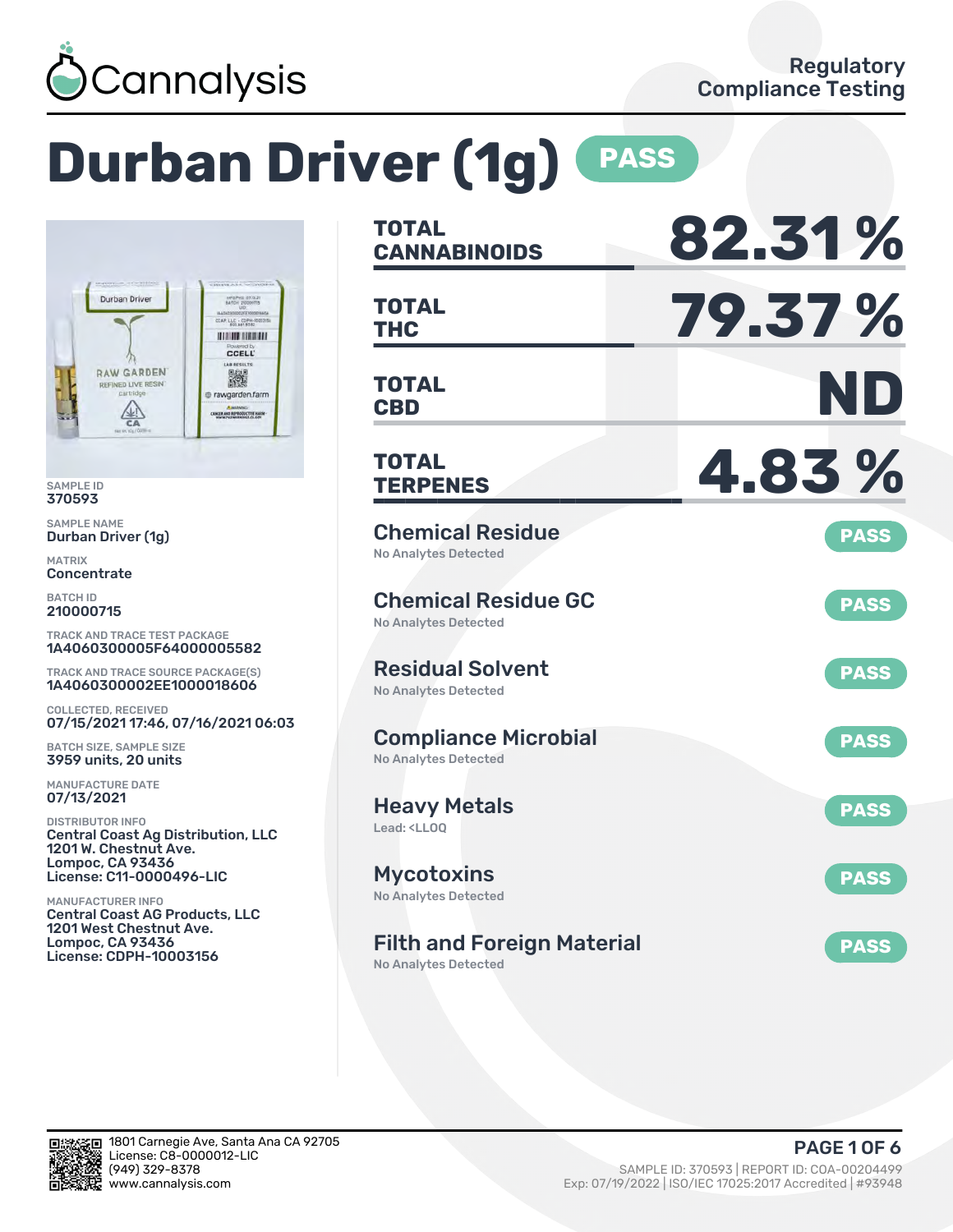

## CANNABINOID ANALYSIS

Total THC,CBD value(s) have been decarboxylated.

| TOTAL THC:          | 793.7 mg/g (79.37 %), 793.7 mg per package |
|---------------------|--------------------------------------------|
| TOTAL CBD:          | ND.                                        |
| TOTAL CANNABINOIDS: | 823.1 mg/g (82.31%)                        |

UNIT OF MEASUREMENT: Milligrams per Gram(mg/g)

| <b>ANALYTE</b>         | <b>RESULT</b>         | LOD    | <b>LLOO</b> | <b>ANALYTE</b>   | <b>RESULT</b>        | <b>LOD</b> | LL <sub>00</sub> |
|------------------------|-----------------------|--------|-------------|------------------|----------------------|------------|------------------|
| <b>THCa</b>            | 5.324 mg/g (0.5324 %) | 0.2000 | 0.4000      | CBD <sub>v</sub> | ND                   | 0.2000     | 0.4000           |
| D9THC                  | 789.1 mg/g (78.91 %)  | 0.2000 | 0.4000      | CBGa             | <b>ND</b>            | 0.2000     | 0.4000           |
| D8THC                  | ND                    | 0.2000 | 0.4000      | <b>CBG</b>       | 28.70 mg/g (2.870 %) | 0.2000     | 0.4000           |
| <b>THC<sub>v</sub></b> | <b>ND</b>             | 0.2000 | 0.4000      | CBN              | ND                   | 0.2000     | 0.4000           |
| CBDa                   | <b>ND</b>             | 0.2000 | 0.4000      | СВС              | ND                   | 0.2000     | 0.4000           |
| <b>CBD</b>             | <b>ND</b>             | 0.2000 | 0.4000      |                  |                      |            |                  |

#### ADDITIONAL INFORMATION

| Method:              | SOP-TECH-001 | Sample Prepped: 07/16/2021 12:48  | Sample Approved: 07/17/2021 10:18  |  |
|----------------------|--------------|-----------------------------------|------------------------------------|--|
| Instrument: UPLC-DAD |              | Sample Analyzed: 07/16/2021 12:49 | Prep-Analytical Batch: 31077-25236 |  |



## TERPENE ANALYSIS

UNIT OF MEASUREMENT: Milligrams per Gram(mg/g)

48.37 mg/g (4.837 %)

| <b>ANALYTE</b>          | <b>RESULT</b>                                                                                                                             | <b>LOD</b> | LL <sub>OO</sub> | <b>ANALYTE</b>         | <b>RESULT</b>                                       | <b>LOD</b> | <b>LLOQ</b> |
|-------------------------|-------------------------------------------------------------------------------------------------------------------------------------------|------------|------------------|------------------------|-----------------------------------------------------|------------|-------------|
| 3-Carene                | <b>ND</b>                                                                                                                                 | 1.000      | 2.500            | Alpha bisabolol        | <ll0q< td=""><td>0.1000</td><td>0.5000</td></ll0q<> | 0.1000     | 0.5000      |
| Alpha cedrene           | <b>ND</b>                                                                                                                                 | 1.000      | 2.500            | Alpha humulene         | 1.443 mg/g (0.1443 %)                               | 0.5000     | 1.000       |
| Alpha pinene            | 3.856 mg/g (0.3856 %)                                                                                                                     | 0.1000     | 1.000            | Alpha terpinene        | <b>ND</b>                                           | 0.5000     | 1.000       |
| Alpha terpineol         | <lloq< td=""><td>0.3260</td><td>0.6520</td><td>Beta caryophyllene</td><td>5.156 mg/g (0.5156 %)</td><td>0.5000</td><td>1.000</td></lloq<> | 0.3260     | 0.6520           | Beta caryophyllene     | 5.156 mg/g (0.5156 %)                               | 0.5000     | 1.000       |
| Beta myrcene            | 19.95 mg/g (1.995 %)                                                                                                                      | 0.5000     | 1.000            | Beta pinene            | 2.397 mg/g (0.2397 %)                               | 0.6070     | 1.214       |
| Borneol                 | <b>ND</b>                                                                                                                                 | 1.000      | 2.500            | Camphene               | <b>ND</b>                                           | 0.5000     | 1.000       |
| Camphor                 | <b>ND</b>                                                                                                                                 | 0.1000     | 0.5000           | Caryophyllene oxide ND |                                                     | 0.5000     | 2.500       |
| Cedrol                  | <b>ND</b>                                                                                                                                 | 0.5000     | 1.000            | Cis geraniol           | <b>ND</b>                                           | 1.000      | 2.500       |
| Cis nerolidol           | <b>ND</b>                                                                                                                                 | 2.500      | 5.000            | Eucalyptol             | <b>ND</b>                                           | 0.1000     | 0.5000      |
| Fenchol                 | <lloq< td=""><td>0.5000</td><td>1.000</td><td>Fenchone</td><td><b>ND</b></td><td>0.1000</td><td>0.5000</td></lloq<>                       | 0.5000     | 1.000            | Fenchone               | <b>ND</b>                                           | 0.1000     | 0.5000      |
| Gamma terpinene         | <b>ND</b>                                                                                                                                 | 0.1000     | 0.5000           | Gamma terpineol        | <b>ND</b>                                           | 0.2090     | 0.5230      |
| Geranyl acetate         | <b>ND</b>                                                                                                                                 | 0.1000     | 0.5000           | Guaiol                 | <b>ND</b>                                           | 2.500      | 5.000       |
| Isoborneol              | <b>ND</b>                                                                                                                                 | 0.5000     | 1.000            | Isopulegol             | <b>ND</b>                                           | 2.500      | 5.000       |
| Limonene                | 10.57 mg/g (1.057 %)                                                                                                                      | 0.5000     | 2.500            | Linalool               | 1.632 mg/g (0.1632 %)                               | 0.5000     | 1.000       |
| Menthol                 | <b>ND</b>                                                                                                                                 | 1.000      | 2.500            | Ocimene 1              | <b>ND</b>                                           | 0.1550     | 0.3100      |
| Ocimene 2               | 2.436 mg/g (0.2436 %)                                                                                                                     | 0.3450     | 1.725            | P-cymene               | <b>ND</b>                                           | 0.5230     | 1.045       |
| P-mentha-1,5-diene ND   |                                                                                                                                           | 0.5000     | 1.000            | Pulegone               | <b>ND</b>                                           | 0.1000     | 0.5000      |
| Sabinene                | <b>ND</b>                                                                                                                                 | 0.5000     | 1.000            | Terpinolene            | 0.9376 mg/g $(0.0938\%)$                            | 0.1000     | 0.5000      |
| Trans beta farnesene ND |                                                                                                                                           | 2.500      | 5.000            | Trans geraniol         | <b>ND</b>                                           | 0.5000     | 2.500       |
| Trans nerolidol         | <b>ND</b>                                                                                                                                 | 0.5000     | 2.500            | Valencene              | <b>ND</b>                                           | 0.5000     | 1.000       |

| <b>ANALYTE</b>      | <b>RESULT</b>                                       | LOD    | LLOQ   |
|---------------------|-----------------------------------------------------|--------|--------|
| Alpha bisabolol     | <lloq< td=""><td>0.1000</td><td>0.5000</td></lloq<> | 0.1000 | 0.5000 |
| Alpha humulene      | 1.443 mg/g $(0.1443 \%)$                            | 0.5000 | 1.000  |
| Alpha terpinene     | <b>ND</b>                                           | 0.5000 | 1.000  |
| Beta caryophyllene  | 5.156 mg/g $(0.5156\%)$                             | 0.5000 | 1.000  |
| Beta pinene         | 2.397 mg/g (0.2397 %)                               | 0.6070 | 1.214  |
| Camphene            | <b>ND</b>                                           | 0.5000 | 1.000  |
| Caryophyllene oxide | <b>ND</b>                                           | 0.5000 | 2.500  |
| Cis geraniol        | <b>ND</b>                                           | 1.000  | 2.500  |
| Eucalyptol          | <b>ND</b>                                           | 0.1000 | 0.5000 |
| Fenchone            | <b>ND</b>                                           | 0.1000 | 0.5000 |
| Gamma terpineol     | <b>ND</b>                                           | 0.2090 | 0.5230 |
| Guaiol              | <b>ND</b>                                           | 2.500  | 5.000  |
| Isopulegol          | <b>ND</b>                                           | 2.500  | 5.000  |
| Linalool            | 1.632 mg/g $(0.1632%)$                              | 0.5000 | 1.000  |
| Ocimene 1           | <b>ND</b>                                           | 0.1550 | 0.3100 |
| P-cymene            | <b>ND</b>                                           | 0.5230 | 1.045  |
| Pulegone            | <b>ND</b>                                           | 0.1000 | 0.5000 |
| Terpinolene         | $0.9376$ mg/g $(0.0938\%)$                          | 0.1000 | 0.5000 |
| Trans geraniol      | <b>ND</b>                                           | 0.5000 | 2.500  |
| Valencene           | <b>ND</b>                                           | 0.5000 | 1.000  |

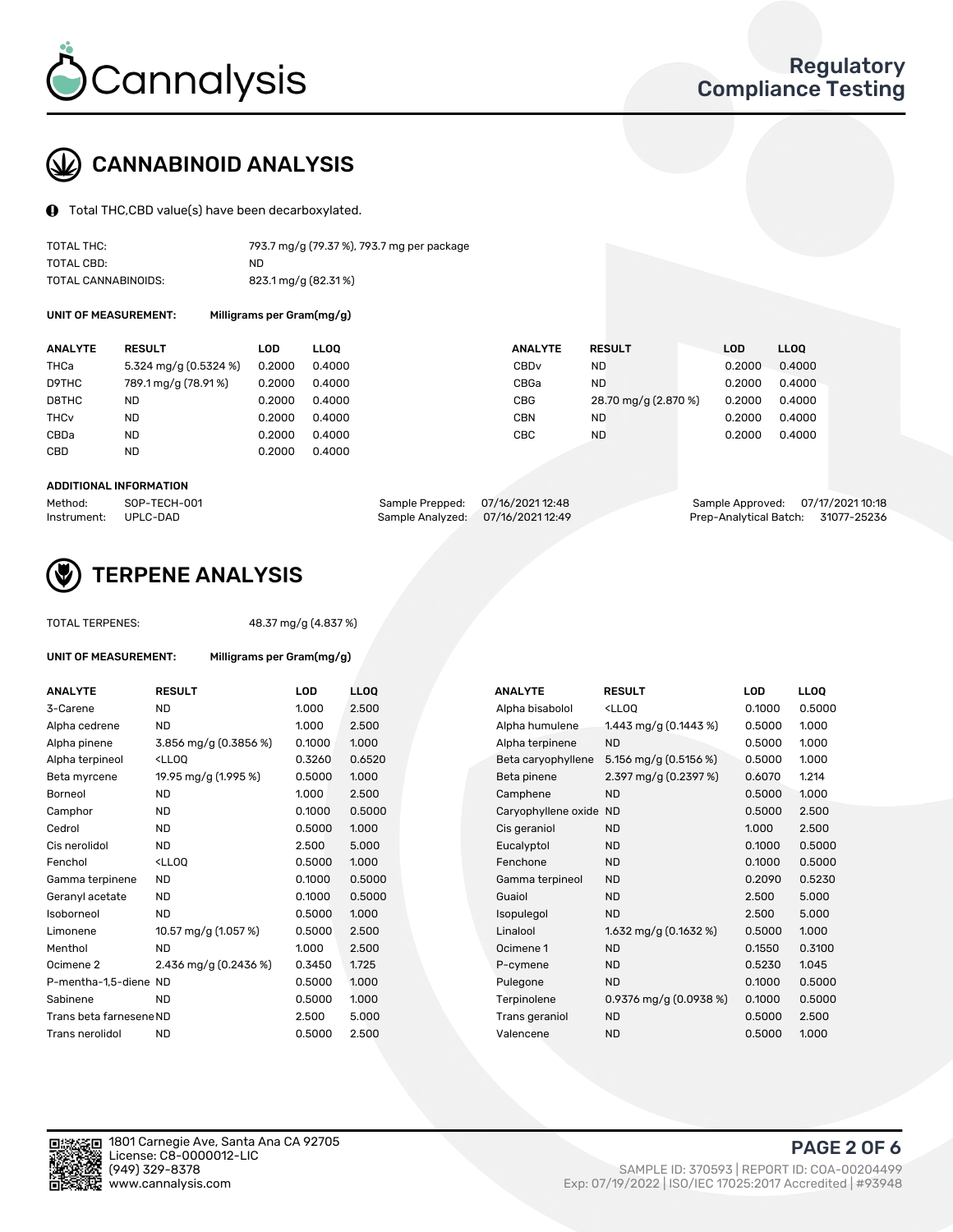

### Regulatory Compliance Testing

#### ADDITIONAL INFORMATION

Method: SOP-TECH-027 Sample Prepped: 07/16/2021 11:14 Sample Approved: 07/17/2021 16:24 Prep-Analytical Batch: 31070-25233



CHEMICAL RESIDUE ANALYSIS PASS

UNIT OF MEASUREMENT: Micrograms per Gram(ug/g)

| <b>ANALYTE</b>    | <b>RESULT</b> | LOD    | LLOQ   | <b>ACTION LEVEL</b> |      | <b>ANALYTE</b>      | <b>RESULT</b> | <b>LOD</b> | <b>LLOQ</b> | <b>ACTION LEVEL</b> |      |
|-------------------|---------------|--------|--------|---------------------|------|---------------------|---------------|------------|-------------|---------------------|------|
| Abamectin         | <b>ND</b>     | 0.0200 | 0.0400 | 0.1000              | Pass | Acephate            | <b>ND</b>     | 0.0200     | 0.0400      | 0.1000              | Pass |
| Acequinocyl       | <b>ND</b>     | 0.0200 | 0.0400 | 0.1000              | Pass | Acetamiprid         | <b>ND</b>     | 0.0200     | 0.0400      | 0.1000              | Pass |
| Aldicarb          | <b>ND</b>     | 0.0200 | 0.0400 | 0.0                 | Pass | Azoxystrobin        | <b>ND</b>     | 0.0200     | 0.0400      | 0.1000              | Pass |
| Bifenazate        | <b>ND</b>     | 0.0200 | 0.0400 | 0.1000              | Pass | <b>Bifenthrin</b>   | <b>ND</b>     | 0.0200     | 0.0400      | 3.000               | Pass |
| <b>Boscalid</b>   | <b>ND</b>     | 0.0200 | 0.0400 | 0.1000              | Pass | Carbarvl            | <b>ND</b>     | 0.0200     | 0.0400      | 0.5000              | Pass |
| Carbofuran        | <b>ND</b>     | 0.0200 | 0.0400 | 0.0                 | Pass | Chlorantraniliprole | <b>ND</b>     | 0.0200     | 0.0400      | 10.00               | Pass |
| Clofentezine      | <b>ND</b>     | 0.0200 | 0.0400 | 0.1000              | Pass | Coumaphos           | <b>ND</b>     | 0.0200     | 0.0400      | 0.0                 | Pass |
| Cyfluthrin        | <b>ND</b>     | 0.4000 | 1.000  | 2.000               | Pass | Cypermethrin        | <b>ND</b>     | 0.4000     | 1.000       | 1.000               | Pass |
| Daminozide        | <b>ND</b>     | 0.0200 | 0.0400 | 0.0                 | Pass | Diazinon            | <b>ND</b>     | 0.0200     | 0.0400      | 0.1000              | Pass |
| <b>Dichlorvos</b> | <b>ND</b>     | 0.0200 | 0.0400 | 0.0                 | Pass | Dimethoate          | <b>ND</b>     | 0.0200     | 0.0400      | 0.0                 | Pass |
| Dimethomorph      | <b>ND</b>     | 0.0200 | 0.0400 | 2.000               | Pass | <b>Ethoprophos</b>  | <b>ND</b>     | 0.0200     | 0.0400      | 0.0                 | Pass |
| Etofenprox        | <b>ND</b>     | 0.0200 | 0.0400 | 0.0                 | Pass | Etoxazole           | <b>ND</b>     | 0.0200     | 0.0400      | 0.1000              | Pass |
| Fenhexamid        | <b>ND</b>     | 0.0200 | 0.0400 | 0.1000              | Pass | Fenoxycarb          | <b>ND</b>     | 0.0200     | 0.0400      | 0.0                 | Pass |
| Fenpyroximate     | <b>ND</b>     | 0.0200 | 0.0400 | 0.1000              | Pass | Fipronil            | <b>ND</b>     | 0.0400     | 0.1000      | 0.0                 | Pass |
| Flonicamid        | <b>ND</b>     | 0.0200 | 0.0400 | 0.1000              | Pass | Fludioxonil         | <b>ND</b>     | 0.0200     | 0.0400      | 0.1000              | Pass |
| Hexythiazox       | <b>ND</b>     | 0.0200 | 0.0400 | 0.1000              | Pass | Imazalil            | <b>ND</b>     | 0.0200     | 0.0400      | 0.0                 | Pass |
| Imidacloprid      | <b>ND</b>     | 0.0200 | 0.0400 | 5.000               | Pass | Kresoxim methyl     | <b>ND</b>     | 0.0200     | 0.0400      | 0.1000              | Pass |
| Malathion         | <b>ND</b>     | 0.0200 | 0.0400 | 0.5000              | Pass | Metalaxyl           | <b>ND</b>     | 0.0200     | 0.0400      | 2.000               | Pass |
| Methiocarb        | <b>ND</b>     | 0.0200 | 0.0400 | 0.0                 | Pass | Methomyl            | <b>ND</b>     | 0.0200     | 0.0400      | 1.000               | Pass |
| Mevinphos         | <b>ND</b>     | 0.0200 | 0.0400 | 0.0                 | Pass | Myclobutanil        | <b>ND</b>     | 0.0200     | 0.0400      | 0.1000              | Pass |
| Naled             | <b>ND</b>     | 0.0200 | 0.0400 | 0.1000              | Pass | Oxamyl              | <b>ND</b>     | 0.0200     | 0.0400      | 0.5000              | Pass |
| Paclobutrazol     | <b>ND</b>     | 0.0200 | 0.0400 | 0.0                 | Pass | Permethrins         | <b>ND</b>     | 0.0400     | 0.1000      | 0.5000              | Pass |
| Phosmet           | <b>ND</b>     | 0.0200 | 0.0400 | 0.1000              | Pass | Piperonyl butoxide  | <b>ND</b>     | 0.0200     | 0.0400      | 3.000               | Pass |
| Prallethrin       | <b>ND</b>     | 0.0200 | 0.0400 | 0.1000              | Pass | Propiconazole       | <b>ND</b>     | 0.0200     | 0.0400      | 0.1000              | Pass |
| Propoxur          | <b>ND</b>     | 0.0200 | 0.0400 | 0.0                 | Pass | Pyrethrins          | <b>ND</b>     | 0.0200     | 0.0400      | 0.5000              | Pass |
| Pyridaben         | <b>ND</b>     | 0.0200 | 0.0400 | 0.1000              | Pass | Spinetoram          | <b>ND</b>     | 0.0200     | 0.0400      | 0.1000              | Pass |
| Spinosad          | <b>ND</b>     | 0.0300 | 0.0700 | 0.1000              | Pass | Spiromesifen        | <b>ND</b>     | 0.0200     | 0.0400      | 0.1000              | Pass |
| Spirotetramat     | <b>ND</b>     | 0.0200 | 0.0400 | 0.1000              | Pass | Spiroxamine         | <b>ND</b>     | 0.0200     | 0.0400      | 0.0                 | Pass |
| Tebuconazole      | <b>ND</b>     | 0.0200 | 0.0400 | 0.1000              | Pass | Thiacloprid         | <b>ND</b>     | 0.0200     | 0.0400      | 0.0                 | Pass |
| Thiamethoxam      | <b>ND</b>     | 0.0200 | 0.0400 | 5.000               | Pass | Trifloxystrobin     | <b>ND</b>     | 0.0200     | 0.0400      | 0.1000              | Pass |
|                   |               |        |        |                     |      |                     |               |            |             |                     |      |

#### ADDITIONAL INFORMATION

Method: SOP-TECH-002 Sample Prepped: 07/16/2021 12:19 Sample Approved: 07/19/2021 11:43<br>Instrument: LC-MS/MS Sample Analyzed: 07/16/2021 12:40 Prep-Analytical Batch: 31073-25234 Prep-Analytical Batch: 31073-25234

PAGE 3 OF 6

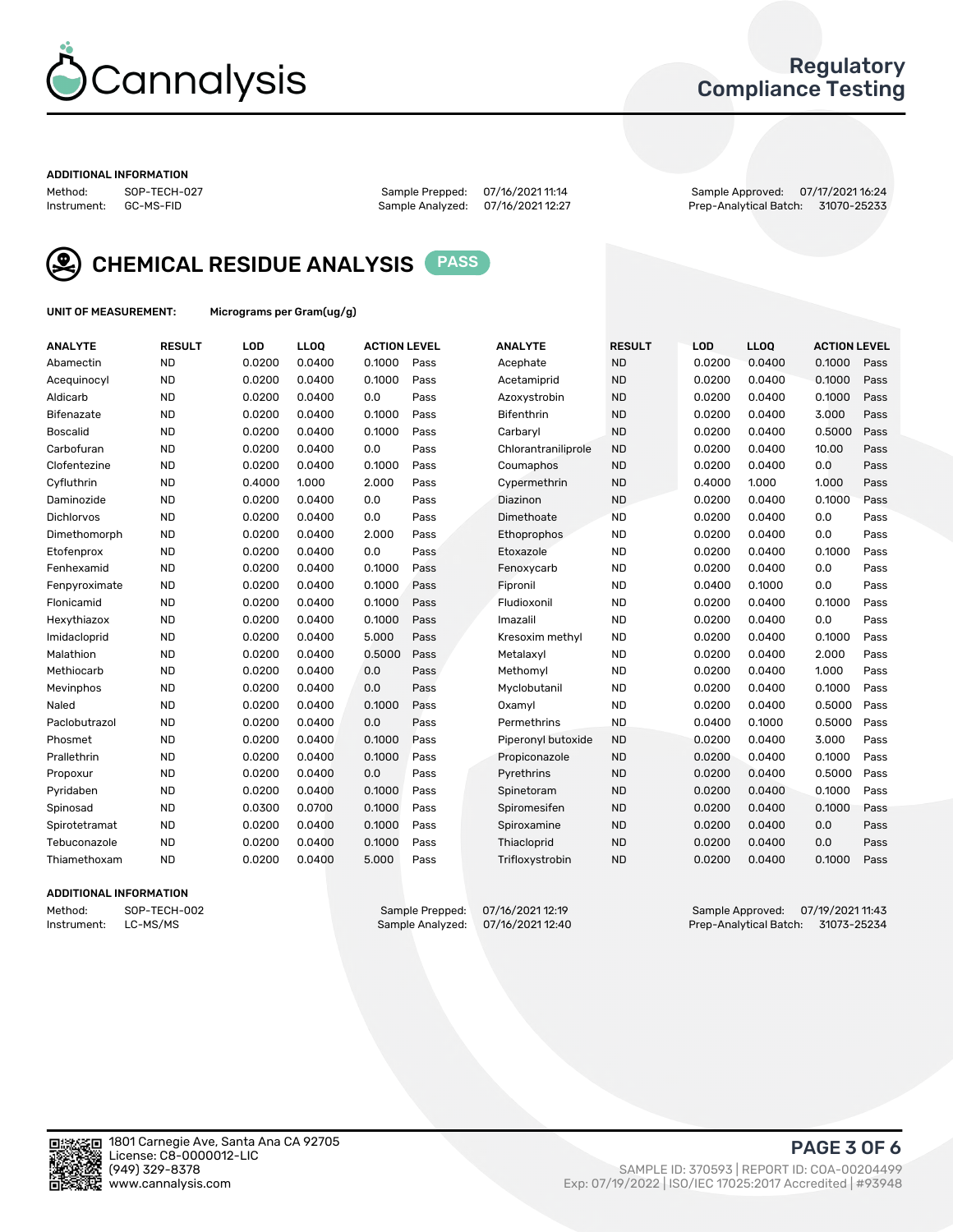

## CHEMICAL RESIDUE GC ANALYSIS PASS

| UNIT OF MEASUREMENT: |                  |               | Micrograms per Gram(ug/g) |        |                     |      |                |               |        |             |                     |      |
|----------------------|------------------|---------------|---------------------------|--------|---------------------|------|----------------|---------------|--------|-------------|---------------------|------|
|                      | <b>ANALYTE</b>   | <b>RESULT</b> | LOD                       | LLOO   | <b>ACTION LEVEL</b> |      | <b>ANALYTE</b> | <b>RESULT</b> | LOD    | <b>LLOO</b> | <b>ACTION LEVEL</b> |      |
|                      | Captan           | <b>ND</b>     | 0.1000                    | 0.2000 | 0.7000              | Pass | Chlordane      | <b>ND</b>     | 0.0109 | 0.0136      | 0.0                 | Pass |
|                      | Methyl parathion | <b>ND</b>     | 0.0400                    | 0.1000 | 0.0                 | Pass | <b>PCNB</b>    | <b>ND</b>     | 0.0200 | 0.0400      | ን.1000              | Pass |

| <b>ADDITIONAL INFORMATION</b> |
|-------------------------------|
|-------------------------------|

| repped:  | 07/16/2021 12:19 |  |
|----------|------------------|--|
| nalyzed: | 07/16/2021 12:41 |  |
|          |                  |  |

Chlorfenapyr ND 0.0800 0.1000 0.0 Pass Chlorpyrifos ND 0.0800 0.1000 0.0 Pass

Method: SOP-TECH-010 Sample Prepped: 07/16/2021 12:19 Sample Approved: 07/17/2021 15:22 Instrument: GC-MS/MS Sample Analyzed: 07/16/2021 12:41 Prep-Analytical Batch: 31074-25235

## RESIDUAL SOLVENT ANALYSIS PASS

UNIT OF MEASUREMENT: Micrograms per Gram(ug/g)

| <b>ANALYTE</b>       | <b>RESULT</b> | LOD    | <b>LLOO</b> | <b>ACTION LEVEL</b> |      | <b>ANALYTE</b>           | <b>RESULT</b> | <b>LOD</b> | <b>LLOO</b> | <b>ACTION LEVEL</b> |      |
|----------------------|---------------|--------|-------------|---------------------|------|--------------------------|---------------|------------|-------------|---------------------|------|
| Acetone              | <b>ND</b>     | 50.00  | 100.0       | 5000                | Pass | Acetonitrile             | <b>ND</b>     | 50.00      | 100.0       | 410.0               | Pass |
| Benzene              | <b>ND</b>     | 0.5000 | 1.000       | 1.000               | Pass | <b>Butane</b>            | <b>ND</b>     | 50.00      | 100.0       | 5000                | Pass |
| Chloroform           | <b>ND</b>     | 0.5000 | 1.000       | 1.000               | Pass | Ethanol                  | <b>ND</b>     | 50.00      | 100.0       | 5000                | Pass |
| <b>Ethyl Acetate</b> | <b>ND</b>     | 50.00  | 100.0       | 5000                | Pass | <b>Ethyl Ether</b>       | <b>ND</b>     | 50.00      | 100.0       | 5000                | Pass |
| Ethylene oxide       | <b>ND</b>     | 0.5000 | 1.000       | 1.000               | Pass | Heptane                  | <b>ND</b>     | 50.00      | 100.0       | 5000                | Pass |
| Hexane               | <b>ND</b>     | 50.00  | 100.0       | 290.0               | Pass | <b>Isopropyl Alcohol</b> | <b>ND</b>     | 50.00      | 100.0       | 5000                | Pass |
| Methanol             | <b>ND</b>     | 50.00  | 100.0       | 3000                | Pass | Methylene chloride       | <b>ND</b>     | 0.5000     | 1.000       | 1.000               | Pass |
| Pentane              | <b>ND</b>     | 50.00  | 100.0       | 5000                | Pass | Propane                  | <b>ND</b>     | 50.00      | 200.0       | 5000                | Pass |
| Toluene              | <b>ND</b>     | 50.00  | 100.0       | 890.0               | Pass | Xvlenes                  | <b>ND</b>     | 50.08      | 100.0       | 2170                | Pass |
| Trichloroethylene    | <b>ND</b>     | 0.5000 | 1.000       | 1.000               | Pass | 1.2-Dichloroethane       | <b>ND</b>     | 0.5000     | 1.000       | 1.000               | Pass |

#### ADDITIONAL INFORMATION

Method: SOP-TECH-021 Sample Prepped: 07/16/2021 15:05 Sample Approved: 07/17/2021 14:13<br>Instrument: HS-GC-MS/FID Sample Analyzed: 07/16/2021 15:17 Prep-Analytical Batch: 31082-25241 Prep-Analytical Batch: 31082-25241



UNIT OF MEASUREMENT: Cycle Threshold (Ct)

| <b>ANALYTE</b>                        | <b>RESULT</b>          | LOD   | <b>LLOO</b> | <b>ACTION LEVEL</b> |                                     | <b>ANALYTE</b> | <b>RESULT</b> | LOD   | <b>LLOO</b>      | <b>ACTION LEVEL</b> |      |
|---------------------------------------|------------------------|-------|-------------|---------------------|-------------------------------------|----------------|---------------|-------|------------------|---------------------|------|
| A.fumigatus                           | <b>ND</b>              | 33.00 | 0.0         | 0.0                 | Pass                                | A. flavus      | <b>ND</b>     | 33.00 | 0.0              | 0.0                 | Pass |
| A. niger                              | <b>ND</b>              | 33.00 | 0.0         | 0.0                 | Pass                                | A. terreus     | <b>ND</b>     | 33.00 | 0.0              | 0.0                 | Pass |
| <b>STEC</b>                           | <b>ND</b>              | 33.00 | 0.0         | 0.0                 | Pass                                | Salmonella spp | <b>ND</b>     | 33.00 | 0.0              | 0.0                 | Pass |
|                                       | ADDITIONAL INFORMATION |       |             |                     |                                     |                |               |       |                  |                     |      |
| SOP-TECH-016, SOP-TECH-022<br>Method: |                        |       |             |                     | 07/19/2021 06:50<br>Sample Prepped: |                |               |       | Sample Approved: | 07/19/2021 13:46    |      |

Instrument: qPCR **Gramphic Analyzed: 07/19/2021 06:59** Prep-Analytical Batch: 31110-25266

PAGE 4 OF 6

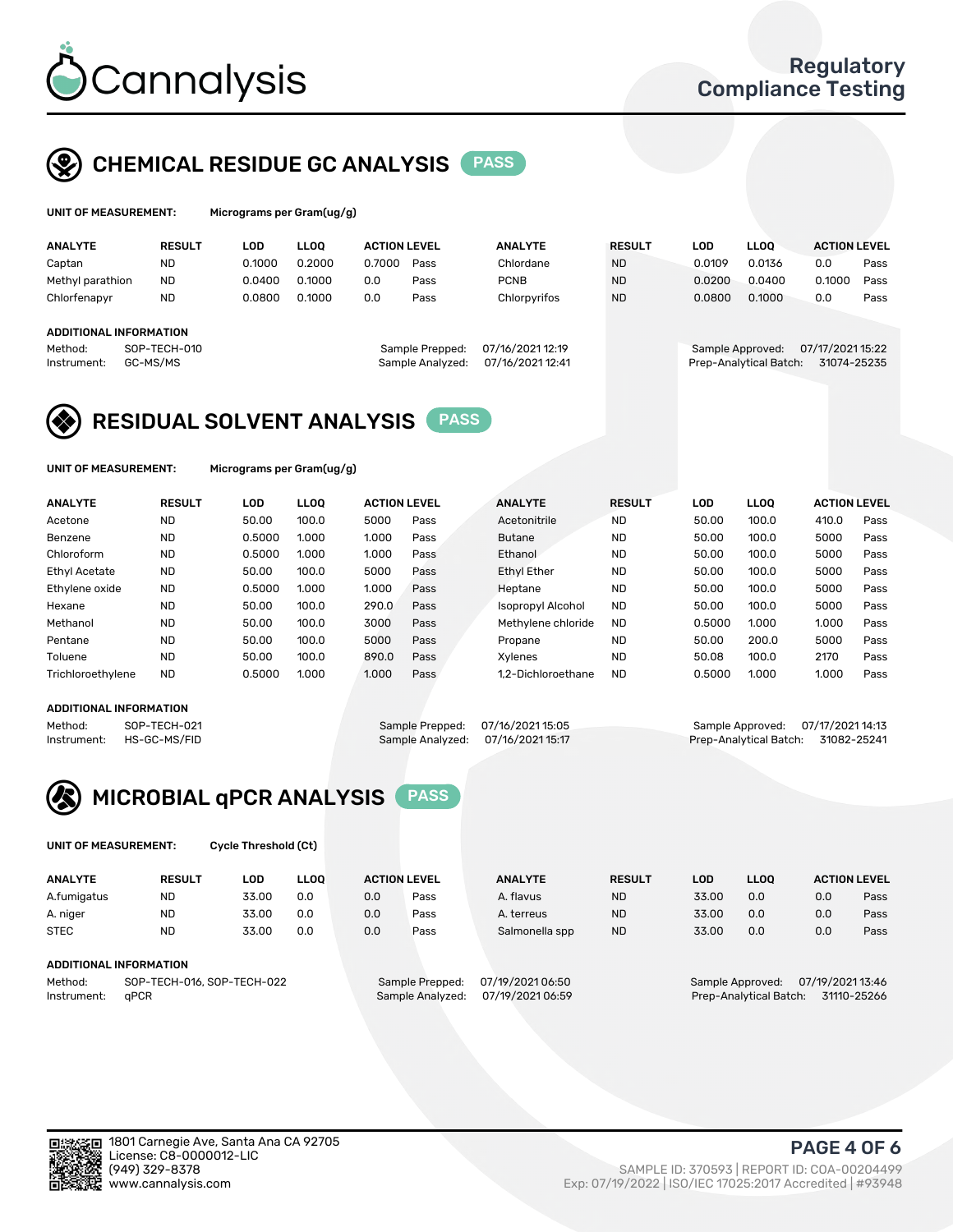



| UNIT OF MEASUREMENT:                                                                                                                                             |               | Micrograms per Gram(ug/g)      |             |                     |                |               |                                                                               |                   |                     |  |
|------------------------------------------------------------------------------------------------------------------------------------------------------------------|---------------|--------------------------------|-------------|---------------------|----------------|---------------|-------------------------------------------------------------------------------|-------------------|---------------------|--|
| <b>ANALYTE</b>                                                                                                                                                   | <b>RESULT</b> | <b>LOD</b>                     | <b>LLOO</b> | <b>ACTION LEVEL</b> | <b>ANALYTE</b> | <b>RESULT</b> | <b>LOD</b>                                                                    | LLOO <sup>1</sup> | <b>ACTION LEVEL</b> |  |
| Arsenic                                                                                                                                                          | <b>ND</b>     | 0.0120                         | 0.1000      | 0.2000<br>Pass      | Cadmium        | <b>ND</b>     | 0.0072                                                                        | 0.0500            | 0.2000<br>Pass      |  |
| Lead                                                                                                                                                             | $<$ LLOO      | 0.0068                         | 0.0500      | 0.5000<br>Pass      | Mercury        | <b>ND</b>     | 0.0060                                                                        | 0.0500            | 0.1000<br>Pass      |  |
| <b>ADDITIONAL INFORMATION</b><br>07/16/2021 11:47<br>Method:<br>SOP-TECH-013<br>Sample Prepped:<br>Sample Analyzed:<br>07/16/2021 14:05<br>ICP-MS<br>Instrument: |               |                                |             |                     |                |               | 07/16/2021 16:20<br>Sample Approved:<br>Prep-Analytical Batch:<br>31076-25238 |                   |                     |  |
| <b>MYCOTOXINS ANALYSIS</b><br><b>PASS</b>                                                                                                                        |               |                                |             |                     |                |               |                                                                               |                   |                     |  |
| UNIT OF MEASUREMENT:                                                                                                                                             |               | Micrograms per Kilogram(ug/kg) |             |                     |                |               |                                                                               |                   |                     |  |
| <b>ANALYTE</b>                                                                                                                                                   | <b>RESULT</b> | <b>LOD</b>                     | <b>LLOO</b> | <b>ACTION LEVEL</b> | <b>ANALYTE</b> | <b>RESULT</b> | <b>LOD</b>                                                                    | <b>LLOQ</b>       | <b>ACTION LEVEL</b> |  |
| Aflatoxin B1                                                                                                                                                     | <b>ND</b>     | 1.000                          | 2.000       | N/A                 | Aflatoxin B2   | <b>ND</b>     | 2.000                                                                         | 5.000             | N/A                 |  |
| Aflatoxin G1                                                                                                                                                     | <b>ND</b>     | 2.000                          | 5.000       | N/A                 | Aflatoxin G2   | <b>ND</b>     | 2.000                                                                         | 5.000             | N/A                 |  |

Total Aflatoxins ND 10.00 14.00 20.00 Pass Ochratoxin A ND 1.000 2.000 20.00 Pass

#### ADDITIONAL INFORMATION

Method: SOP-TECH-020 Sample Prepped: 07/16/2021 13:00 Sample Approved: 07/19/2021 09:57 Instrument: LC-MS/MS Sample Analyzed: 07/16/2021 13:50 Prep-Analytical Batch: 31079-25237

# FILTH & FOREIGN MATERIAL ANALYSIS PASS

UNIT OF MEASUREMENT: Filth and Foreign Matter (%, #/3g)

| <b>ANALYTE</b>                                              | <b>RESULT</b> | LOD | <b>LLOO</b> | <b>ACTION LEVEL</b>                                                         |      | <b>ANALYTE</b><br><b>RESULT</b> |                                                                               | LOD | <b>LLOO</b> | <b>ACTION LEVEL</b> |      |
|-------------------------------------------------------------|---------------|-----|-------------|-----------------------------------------------------------------------------|------|---------------------------------|-------------------------------------------------------------------------------|-----|-------------|---------------------|------|
| IF RH ME                                                    | <b>ND</b>     | 0.0 | 0.0         | 1.000                                                                       | Pass | <b>IFM</b>                      | <b>ND</b>                                                                     | 0.0 | 0.0         | 25.00               | Pass |
| Mold                                                        | <b>ND</b>     | 0.0 | 0.0         | 25.00                                                                       | Pass | <b>SSCD</b>                     | <b>ND</b>                                                                     | 0.0 | 0.0         | 25.00               | Pass |
| ADDITIONAL INFORMATION                                      |               |     |             |                                                                             |      |                                 |                                                                               |     |             |                     |      |
| Method:<br>SOP-TECH-009<br>Instrument:<br>Visual Inspection |               |     |             | 07/16/2021 11:13<br>Sample Prepped:<br>07/16/2021 11:19<br>Sample Analyzed: |      |                                 | 07/16/2021 11:32<br>Sample Approved:<br>Prep-Analytical Batch:<br>31072-25232 |     |             |                     |      |